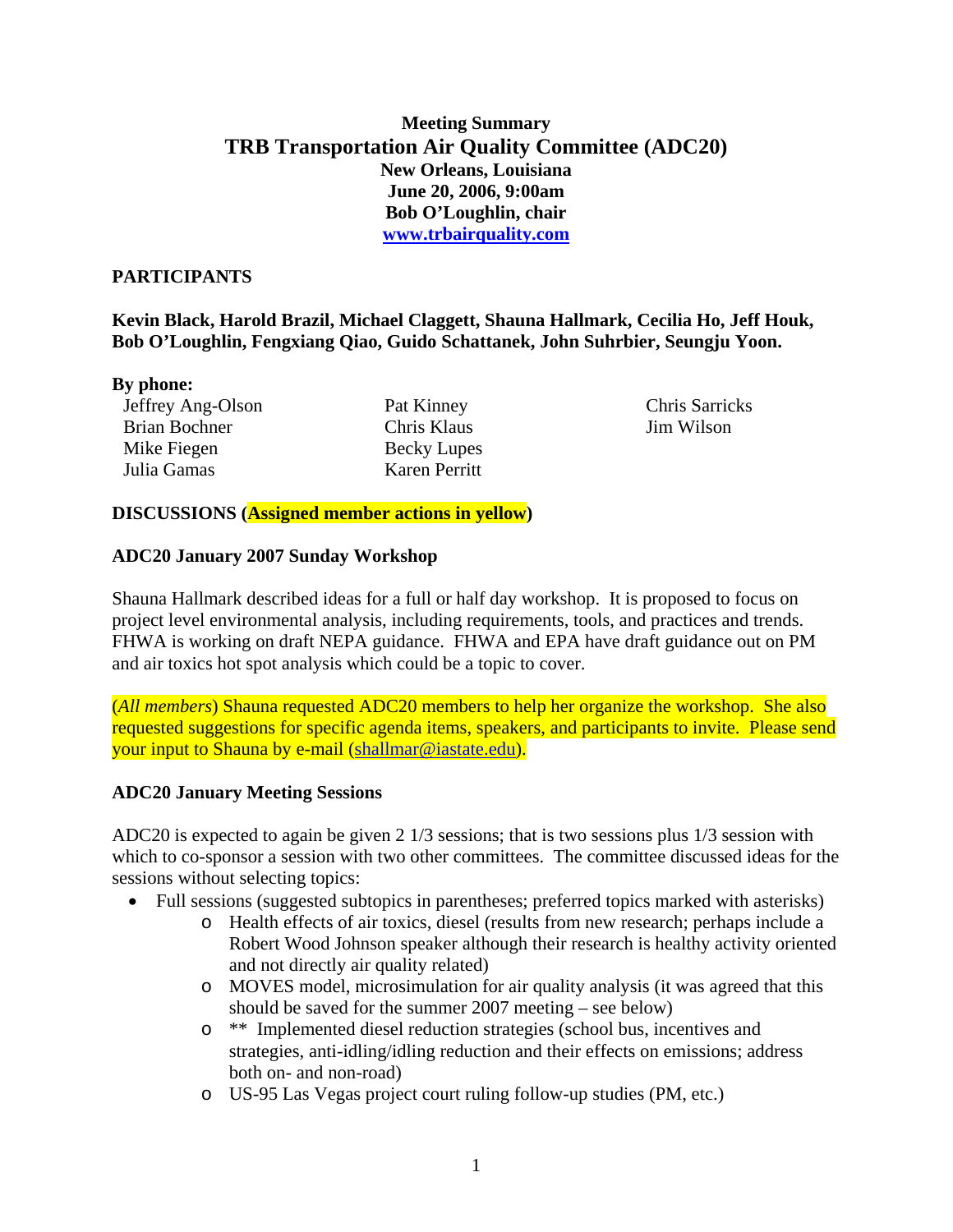- o (for co-sponsored session?) Hybrid vehicles and alternative fuels and related technologies (possibly co-sponsor with TRB energy committee); **Becky** Lupes/Julia Gamas offered to help with this topic if selected
- o \*\* (for co-sponsored session?) Effect of global climate change related to major storms and what transportation agencies can do to respond (include results of ongoing FHWA study; **Bob O'Loughlin to contact FHWA project manager Mike** Savonis)
- Co-sponsored sessions
	- o \*\* (with energy committee) Hybrid vehicles, alternative fuels (see above)
	- o Effects of climate change on air quality (see above)
	- o (approached by Airports committee to do workshop; invitation declined) environmental impacts of airports
	- o (approached by task force on national parks and public lands) vehicle emissions on class 1 areas
	- o (approached by committee on low volume roads emissions on low volume roads, dirt roads

(all members) Please send you suggestions to Bob O'Loughlin by July 7; ADC20 session topics due to TRB July 31.

#### **ADC20 Summer 2007 Meeting**

TRB has approved a summer meeting that ADC20 will put on tentatively July 9-11, 2007 in Orlando, Florida. Shauna Hallmark chaired a subcommittee to develop a concept for the meeting (propose topics, locations, co-sponsors, etc.). The meeting would be a joint meeting with the ASCE air quality committee. The meeting would be 2½ days, including some time for ASCE sessions. About 80 papers/presentations would be needed. It was agreed that papers could either be standard TRB type papers or "expanded abstracts" of 3-5 pages that would contain summaries of presentations. Several committee members volunteered to assist to organize sessions on:

• Alternative fuels

• Impacts of smart growth

• MOVES

• Health effects of air pollution

Bob O'Loughlin said that FHWA will provide about \$14,000 in funding, but more funds are needed. Iowa State will handle some of the meeting logistics. Other co-sponsors so far include Georgia Tech, ASCE, EPA and the Air and Waste Management Association. ASCE will compile and print the papers.

A Disney Hotel has been found and the committee is almost ready to sign a contract. We will have three meeting rooms, so three concurrent sessions can be held.

An attendance of 70-100 or more is needed to break even. Bob is expecting all members to attend.

(all members) Send any funding suggestions to Bob O'Loughlin. Also send your ideas for session topics to Bob or Shauna.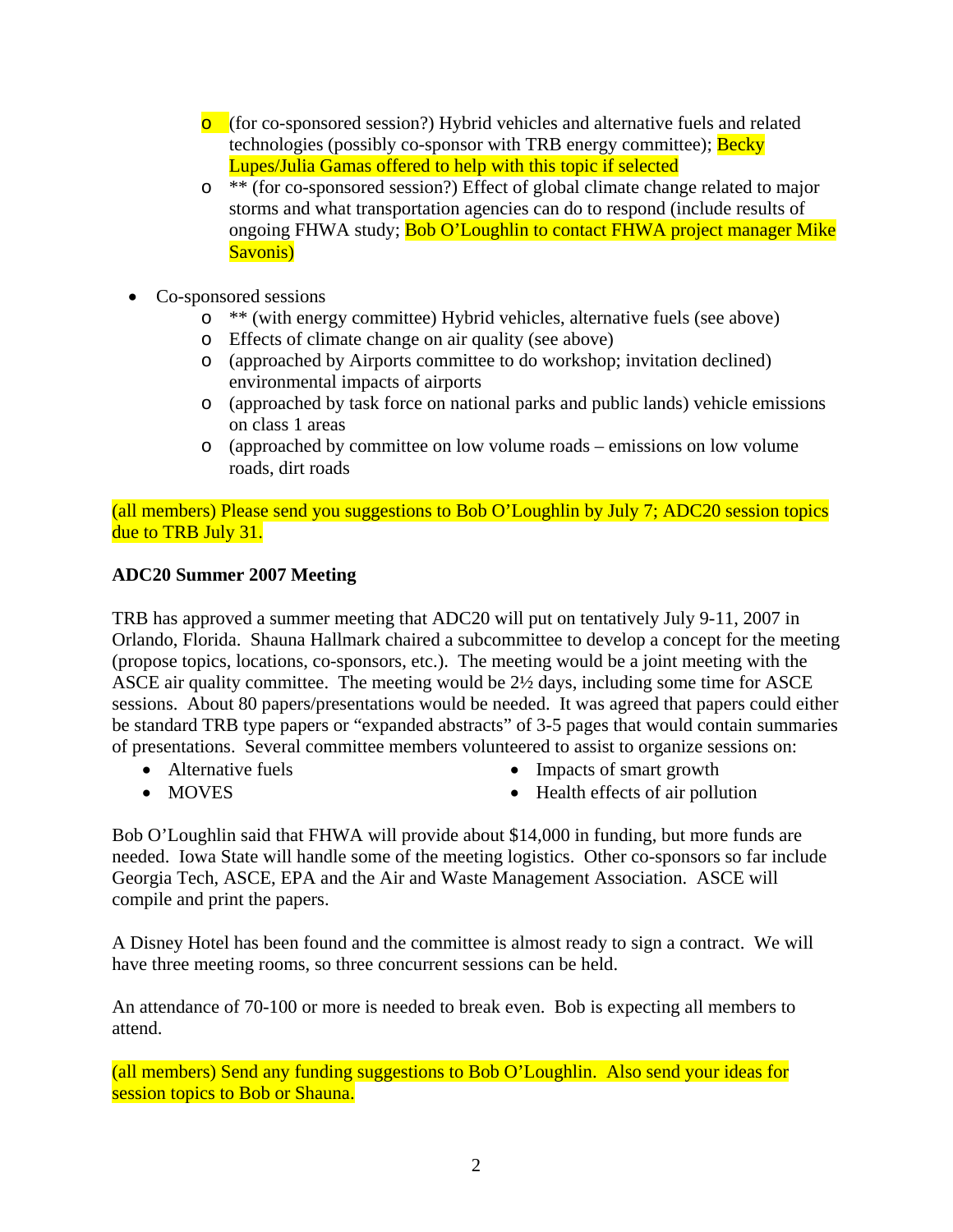# **ADC20 Website**

Becky Lupes' good work on the ADC20 website was noted (www.trbairquality.com). She said she still has to select and add the research paper section.

## **FHWA PM Research Program**

Kevin Black presented a summary of FHWA's research on PM. Some related research conducted under other sponsorships was also included. Kevin noted that FHWA's research is oriented to on-road mobile sources. He also noted that it now appears that some of the PM and air toxics precursors are related. NOx is one of the PM precursors. The slides are posted at [www.trbairquality.com](http://www.trbairquality.com/) .

## **ADC20 Research Priorities**

FHWA is in the process of putting together its air quality research priorities and has requested suggestions from ADC20. FHWA's air quality research through 2009 will be funded from the STEP program (see STEP website at [www.fhwa.dot.gov/hep/step/index.htm\)](http://www.fhwa.dot.gov/hep/step/index.htm). It appears that the program will have about \$12M annually through 2009 to fund research in both planning and environmental fields; no other FHWA funds will be available for research in those areas. The STEP program will require a 50% match for grants and cooperative agreements.

The STEP program has five emphasis areas:

- Environment, including air quality, natural (including affects of climate change), human
- Planning, including national and international, state, regional, local, tribal
- Tools to support planning and environment, such as modeling, planning
- Program management and outreach

Committee discussion on research topics was led by Shauna Hallmark who led a subcommittee to identify research priorities. The subcommittee's suggestions were mostly oriented to project level analysis, and included:

- Highest priority
	- o Validate/update  $PM_{2.5}$  modeling for project level analysis (NCHRP or STEP funding?)
	- o Validate/update air toxics modeling for project level analysis (NCHRP or STEP funding?)
	- o Comparison of dispersion models for future use
- Second priority
	- $\circ$  Provide additional guidance and cost for construction PM<sub>2.5</sub> impact mitigation
	- $\circ$  Project level PM<sub>2.5</sub> mitigation
	- o Uncertainties associated with emission factors and related model inputs
	- o (if needed) transition steps for conversion from MOBILE6 to MOVES
- Suggestions by other ADC20 members